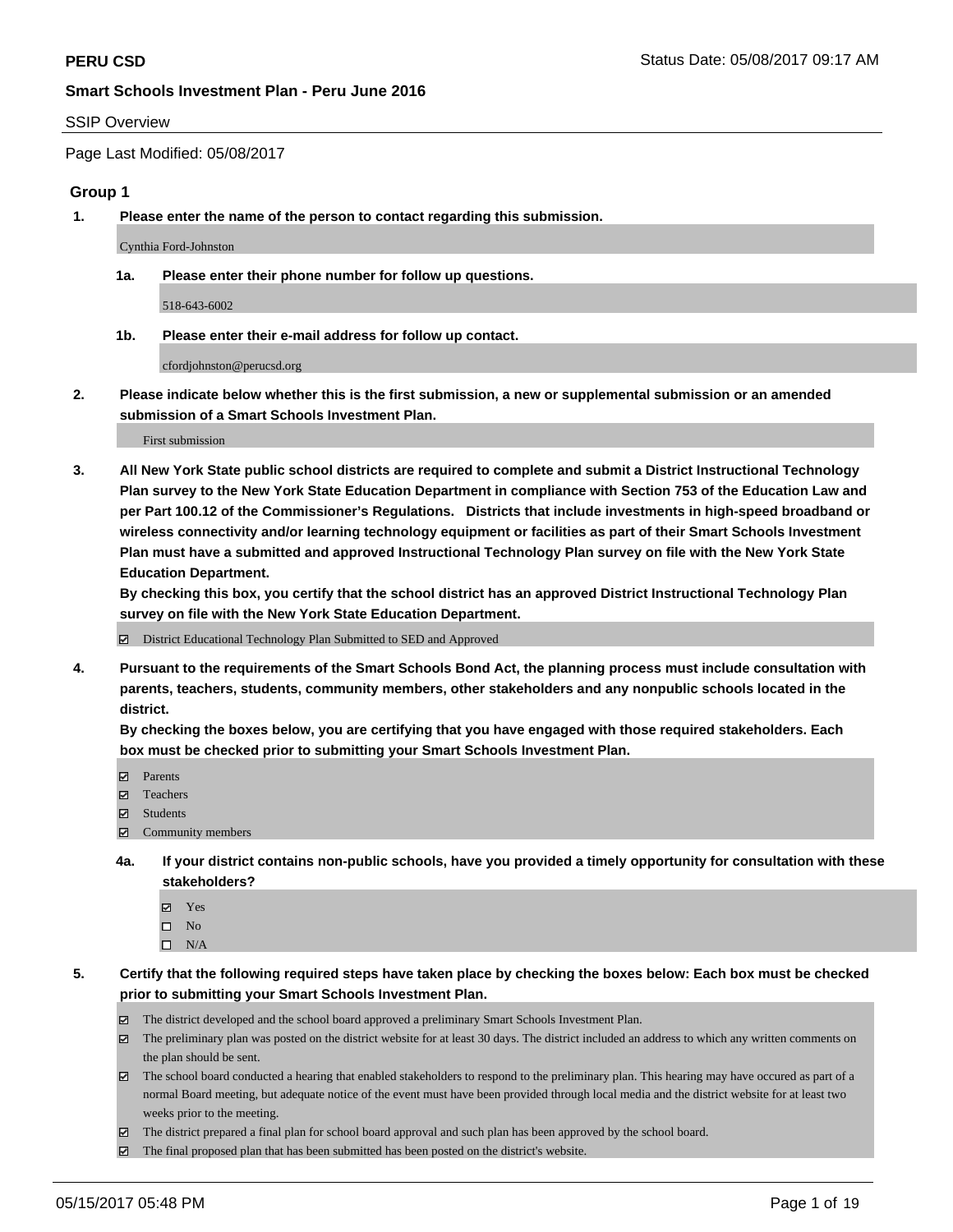## SSIP Overview

Page Last Modified: 05/08/2017

**5a. Please upload the proposed Smart Schools Investment Plan (SSIP) that was posted on the district's website, along with any supporting materials. Note that this should be different than your recently submitted Educational Technology Survey. The Final SSIP, as approved by the School Board, should also be posted on the website and remain there during the course of the projects contained therein.**

SSIPfinal.pdf Smart Schools Info 2 072016.pdf Peru Smart Schools Project BOE presentation 4 12 16.pdf

**5b. Enter the webpage address where the final Smart Schools Investment Plan is posted. The Plan should remain posted for the life of the included projects.**

https://www.perucsd.org/Page/4783

**6. Please enter an estimate of the total number of students and staff that will benefit from this Smart Schools Investment Plan based on the cumulative projects submitted to date.**

2,500

**7. An LEA/School District may partner with one or more other LEA/School Districts to form a consortium to pool Smart Schools Bond Act funds for a project that meets all other Smart School Bond Act requirements. Each school district participating in the consortium will need to file an approved Smart Schools Investment Plan for the project and submit a signed Memorandum of Understanding that sets forth the details of the consortium including the roles of each respective district.**

 $\Box$  The district plans to participate in a consortium to partner with other school district(s) to implement a Smart Schools project.

**8. Please enter the name and 6-digit SED Code for each LEA/School District participating in the Consortium.**

| <b>Partner LEA/District</b> | ISED BEDS Code |
|-----------------------------|----------------|
| (No Response)               | (No Response)  |

**9. Please upload a signed Memorandum of Understanding with all of the participating Consortium partners.**

(No Response)

**10. Your district's Smart Schools Bond Act Allocation is:**

\$2,129,269

**11. Enter the budget sub-allocations by category that you are submitting for approval at this time. If you are not budgeting SSBA funds for a category, please enter 0 (zero.) If the value entered is \$0, you will not be required to complete that survey question.**

|                                       | Sub-        |
|---------------------------------------|-------------|
|                                       | Allocations |
| <b>School Connectivity</b>            | 802,680     |
| Connectivity Projects for Communities | 0           |
| <b>Classroom Technology</b>           |             |
| Pre-Kindergarten Classrooms           |             |
| Replace Transportable Classrooms      |             |
| <b>High-Tech Security Features</b>    | 461,510     |
| Totals:                               | 1,264,190   |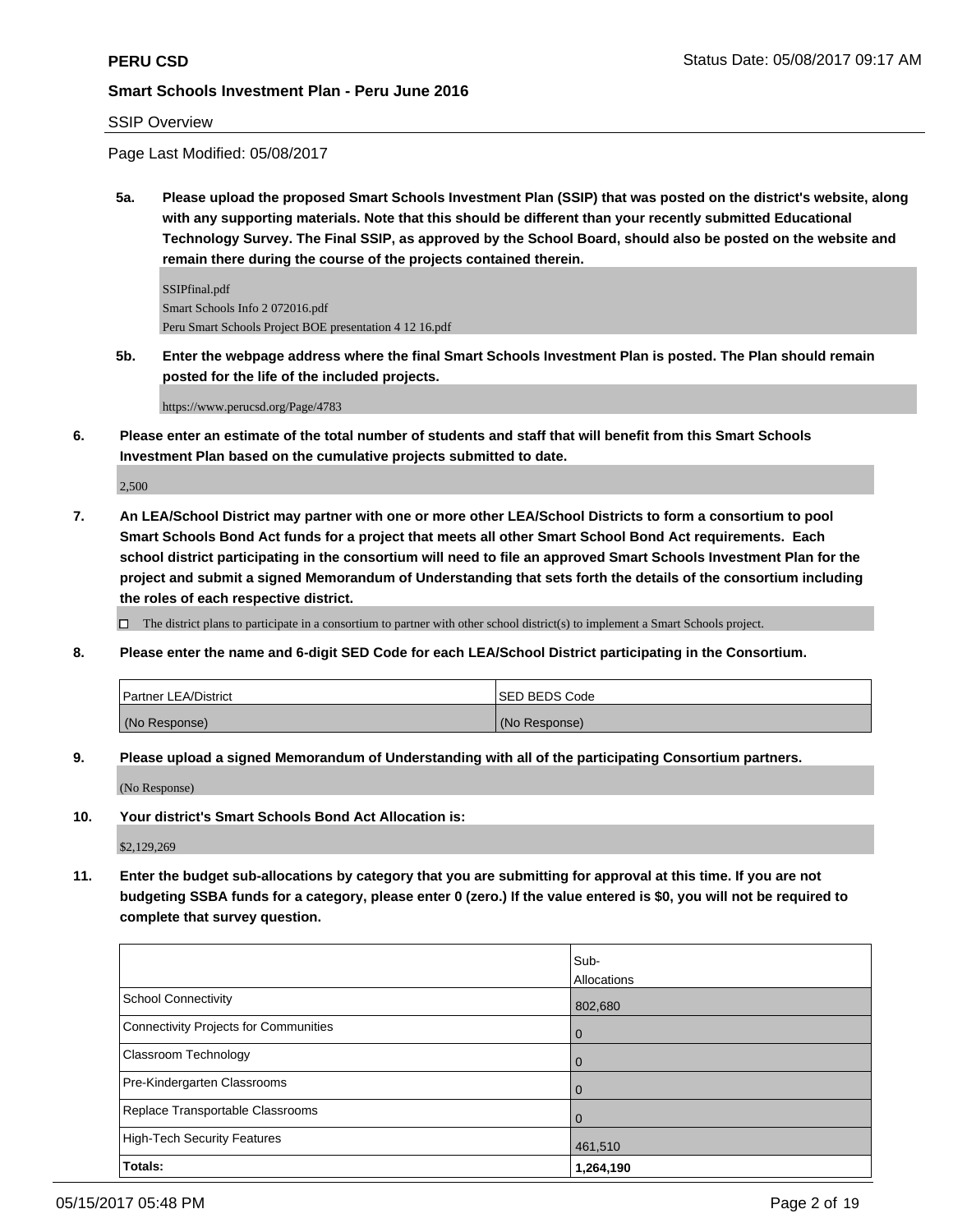## School Connectivity

Page Last Modified: 05/08/2017

## **Group 1**

- **1. In order for students and faculty to receive the maximum benefit from the technology made available under the Smart Schools Bond Act, their school buildings must possess sufficient connectivity infrastructure to ensure that devices can be used during the school day. Smart Schools Investment Plans must demonstrate that:**
	- **sufficient infrastructure that meets the Federal Communications Commission's 100 Mbps per 1,000 students standard currently exists in the buildings where new devices will be deployed, or**
	- **is a planned use of a portion of Smart Schools Bond Act funds, or**
	- **is under development through another funding source.**

**Smart Schools Bond Act funds used for technology infrastructure or classroom technology investments must increase the number of school buildings that meet or exceed the minimum speed standard of 100 Mbps per 1,000 students and staff within 12 months. This standard may be met on either a contracted 24/7 firm service or a "burstable" capability. If the standard is met under the burstable criteria, it must be:**

**1. Specifically codified in a service contract with a provider, and**

**2. Guaranteed to be available to all students and devices as needed, particularly during periods of high demand, such as computer-based testing (CBT) periods.**

**Please describe how your district already meets or is planning to meet this standard within 12 months of plan submission.**

The district currently purchases Internet connectivity at 200 Mb/sec from the Northeastern Regional Information Center. This capacity can be increased up to 1 Gb/sec if requested.

- **1a. If a district believes that it will be impossible to meet this standard within 12 months, it may apply for a waiver of this requirement, as described on the Smart Schools website. The waiver must be filed and approved by SED prior to submitting this survey.**
	- By checking this box, you are certifying that the school district has an approved waiver of this requirement on file with the New York State Education Department.

#### **2. Connectivity Speed Calculator (Required)**

|                         | Number of<br><b>Students</b> | Multiply by<br>100 Kbps | Divide by 1000 Current Speed<br>to Convert to<br>Required<br>Speed in Mb | lin Mb | Expected<br>Speed to be<br>Attained Within Required<br>12 Months | <b>Expected Date</b><br>When<br>Speed Will be<br>Met |
|-------------------------|------------------------------|-------------------------|--------------------------------------------------------------------------|--------|------------------------------------------------------------------|------------------------------------------------------|
| <b>Calculated Speed</b> | 1.950                        | 19.500                  | 195                                                                      | 200    | 200                                                              | (No<br>Response)                                     |

## **3. Describe how you intend to use Smart Schools Bond Act funds for high-speed broadband and/or wireless connectivity projects in school buildings.**

Existing wireless controllers will be replaced with higher capacity current model controllers, existing access points will be replaced with AC standard access points, access point density will be increased to approximately 1 per teaching classroom, switching for access points will be replaced with High Power Gigabit POE switches capable of 10G connectivity to the aggregation switches in the building core switch stacks. Core switch stacks will be capable of 10G connectivity and the trunk between district buildings will be upgraded to 20Gb/sec capacity.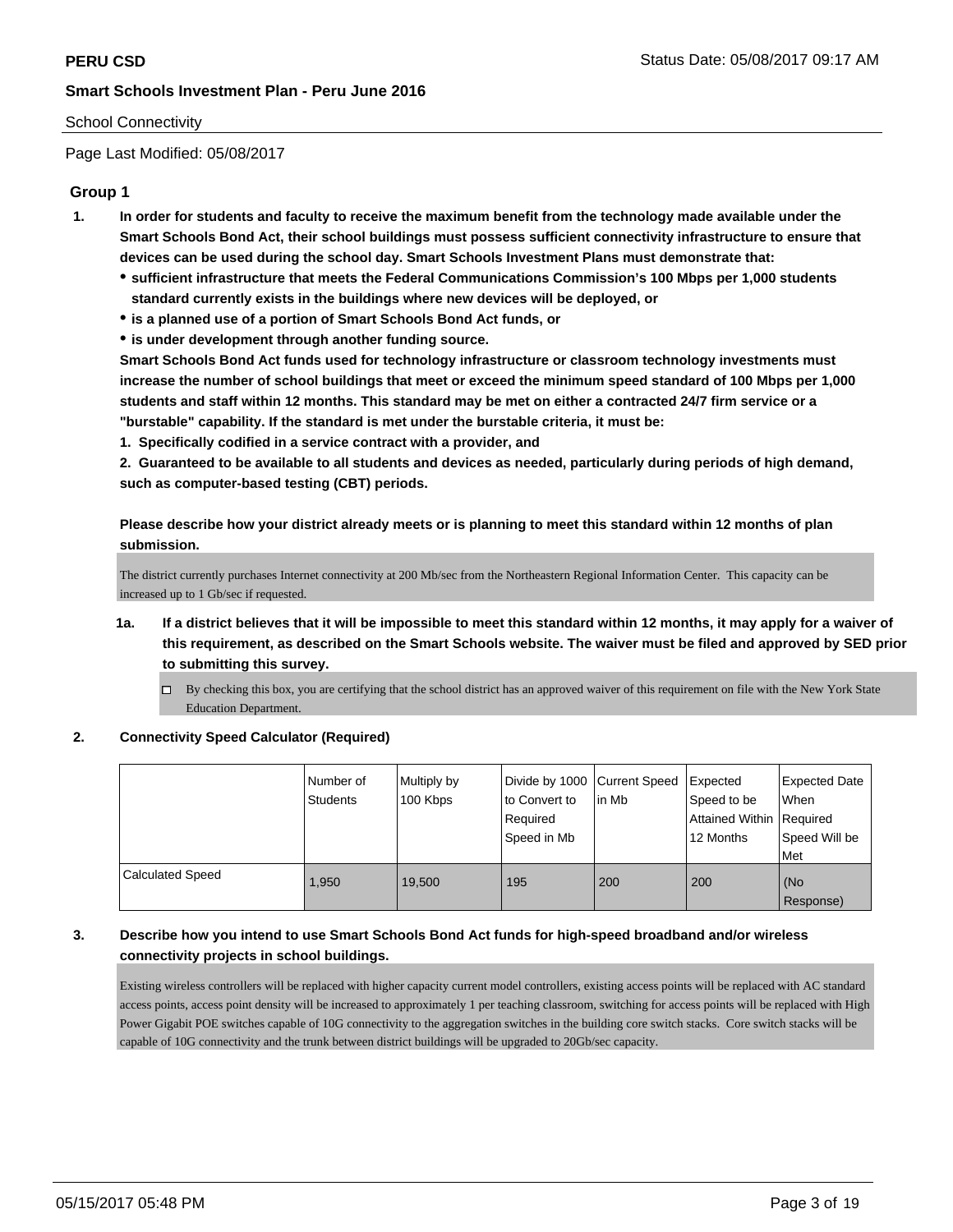#### School Connectivity

Page Last Modified: 05/08/2017

**4. Describe the linkage between the district's District Instructional Technology Plan and the proposed projects. (There should be a link between your response to this question and your response to Question 1 in Part E. Curriculum and Instruction "What are the district's plans to use digital connectivity and technology to improve teaching and learning?)**

The proposed project upgrades and enhances the districts wireless network infrastructure. The upgrades will provide the ability for students and teachers to use portable computing devices throughout the campus buildings for communications, collaboration, research and exploration of the digital world without being tied to a computer lab setting.

**5. If the district wishes to have students and staff access the Internet from wireless devices within the school building, or in close proximity to it, it must first ensure that it has a robust Wi-Fi network in place that has sufficient bandwidth to meet user demand.**

**Please describe how you have quantified this demand and how you plan to meet this demand.**

The proposed project is designed to provide wireless access in each classroom in the district with sufficient capacity to provide at least 100Mbps/1000 students assuming 30 students per classroom access point each with a portable device.

**6. As indicated on Page 5 of the guidance, the Office of Facilities Planning will have to conduct a preliminary review of all capital projects, including connectivity projects.**

**Please indicate on a separate row each project number given to you by the Office of Facilities Planning.**

| <b>Project Number</b> |  |
|-----------------------|--|
| 0911-01-06-7-999-002  |  |

**7. Certain high-tech security and connectivity infrastructure projects may be eligible for an expedited review process as determined by the Office of Facilities Planning.**

**Was your project deemed eligible for streamlined review?**

No

**8. Include the name and license number of the architect or engineer of record.**

| Name                  | License Number |
|-----------------------|----------------|
| <b>Michael Harris</b> | 221911         |

**9. If you are submitting an allocation for School Connectivity complete this table. Note that the calculated Total at the bottom of the table must equal the Total allocation for this category that you entered in the SSIP Overview overall budget.**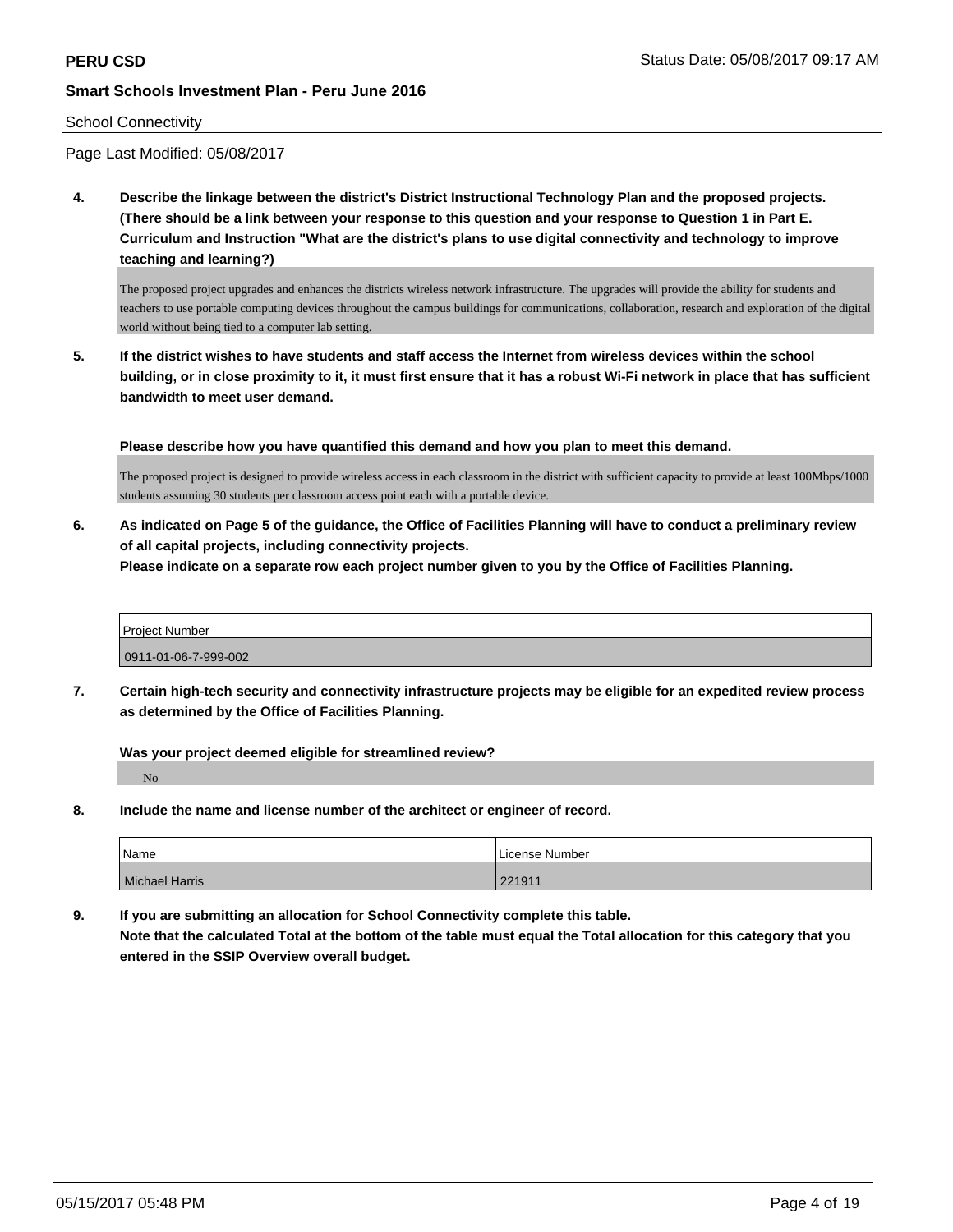School Connectivity

Page Last Modified: 05/08/2017

|                                            | Sub-          |
|--------------------------------------------|---------------|
|                                            | Allocation    |
| Network/Access Costs                       | 548,220       |
| <b>Outside Plant Costs</b>                 | 38,400        |
| School Internal Connections and Components | 216,060       |
| <b>Professional Services</b>               | (No Response) |
| Testing                                    | (No Response) |
| <b>Other Upfront Costs</b>                 | (No Response) |
| <b>Other Costs</b>                         | (No Response) |
| Totals:                                    | 802,680       |

**10. Please detail the type, quantity, per unit cost and total cost of the eligible items under each sub-category. This is especially important for any expenditures listed under the "Other" category. All expenditures must be eligible for tax-exempt financing to be reimbursed through the SSBA. Sufficient detail must be provided so that we can verify this is the case. If you have any questions, please contact us directly through smartschools@nysed.gov. NOTE: Wireless Access Points should be included in this category, not under Classroom Educational Technology, except those that will be loaned/purchased for nonpublic schools.**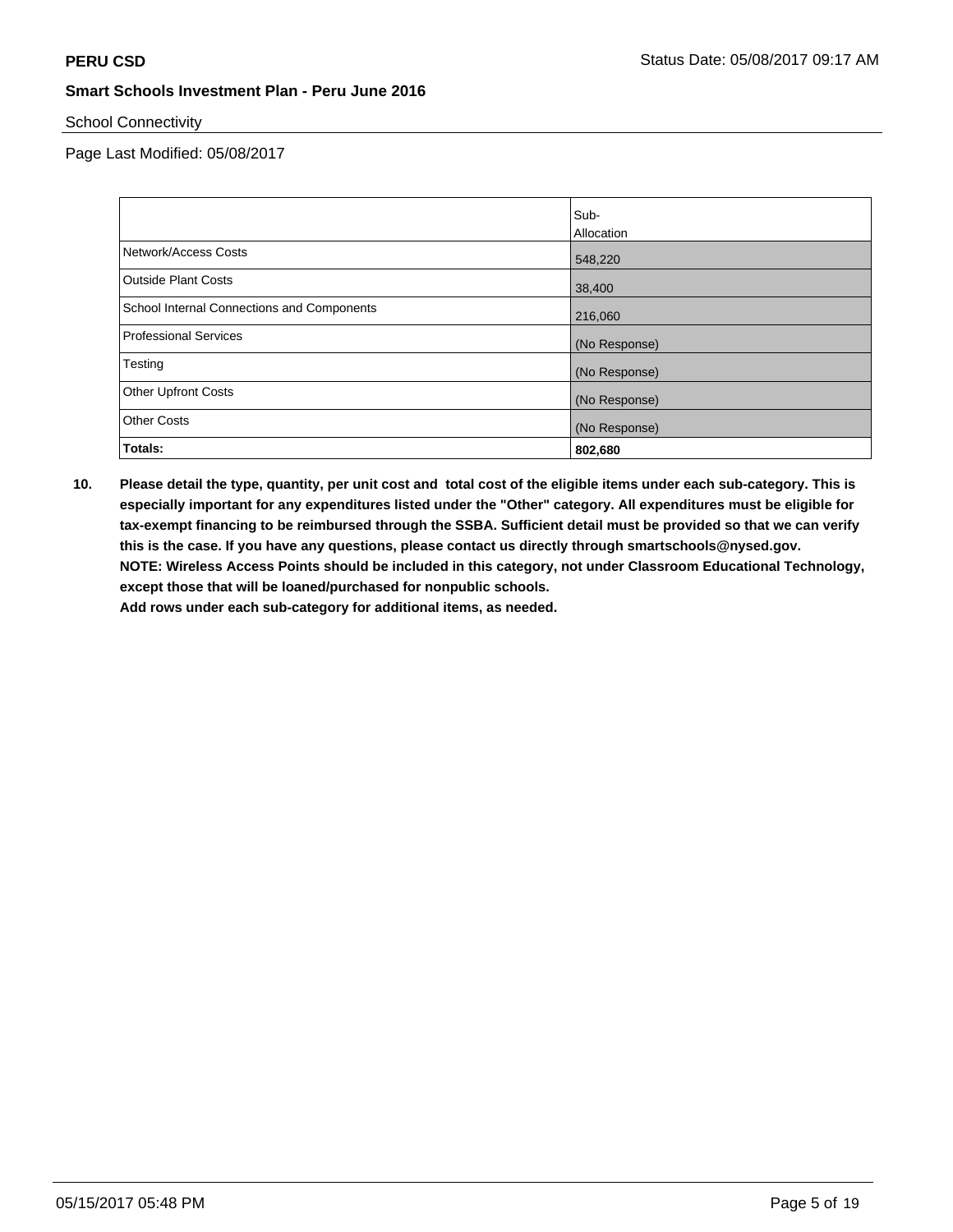# School Connectivity

| Select the allowable expenditure<br>type.<br>Repeat to add another item under<br>each type. | Item to be purchased                              | Quantity       | Cost per Item | <b>Total Cost</b> |
|---------------------------------------------------------------------------------------------|---------------------------------------------------|----------------|---------------|-------------------|
| <b>Network/Access Costs</b>                                                                 | <b>Edge Switches</b>                              | 10             | 8,640         | 86,400            |
| <b>Connections/Components</b>                                                               | <b>10GE Fiber Modules</b>                         | 8              | 960           | 7,680             |
| <b>Connections/Components</b>                                                               | Integration Services for switching                | 10             | 192           | 1,920             |
| Network/Access Costs                                                                        | <b>Exterior Access Points</b>                     | 19             | 2,460         | 46,740            |
| <b>Network/Access Costs</b>                                                                 | <b>Interior Access Points w Guarfd</b>            | 22             | 1,500         | 33,000            |
| <b>Network/Access Costs</b>                                                                 | <b>Interior Access Points</b>                     | 168            | 1,260         | 211,680           |
| <b>Network/Access Costs</b>                                                                 | Controller: Cisco 5520 (Primary and<br>Secondary) | 2              | 24,000        | 48,000            |
| <b>Connections/Components</b>                                                               | Cat 6a Cabling                                    | 209            | 540           | 112,860           |
| <b>Connections/Components</b>                                                               | Grounding for Large Telecom Rm                    |                | 2,400         | 2,400             |
| <b>Connections/Components</b>                                                               | Grounding for Med Telecom Rm                      | 8              | 1,200         | 9,600             |
| <b>Connections/Components</b>                                                               | Grounding for Small Telecom Rm                    | 3              | 600           | 1,800             |
| <b>Network/Access Costs</b>                                                                 | Venting for Small Telecom Rm                      | $\mathbf 1$    | 2,400         | 2,400             |
| <b>Network/Access Costs</b>                                                                 | AC for Medium Telecom Rm                          | $\overline{4}$ | 18,000        | 72,000            |
| <b>Network/Access Costs</b>                                                                 | AC for Large Telecom Rm                           | $\overline{2}$ | 24,000        | 48,000            |
| Fiber campus backbone (24 strand<br><b>Connections/Components</b><br>SMF)                   |                                                   | $\mathbf{1}$   | 42,480        | 42,480            |
| <b>Connections/Components</b>                                                               | Terminations for fiber                            | 48             | 60            | 2,880             |
| <b>Connections/Components</b>                                                               | Conduit Internal                                  | $\overline{2}$ | 6,000         | 12,000            |
| <b>Outside Plant Costs</b>                                                                  | Duct Bank- External                               | $\overline{4}$ | 9,600         | 38,400            |
| <b>Connections/Components</b>                                                               | Fiber Patch Cables (set of 24)                    | 1              | 240           | 240               |
| <b>Connections/Components</b>                                                               | Wall Cabinet (small)                              | 1              | 1,800         | 1,800             |
| <b>Connections/Components</b>                                                               | Wall Cabinet (large)                              | 1              | 4,200         | 4,200             |
| <b>Connections/Components</b>                                                               | Cat 6a Cabling                                    | 30             | 540           | 16,200            |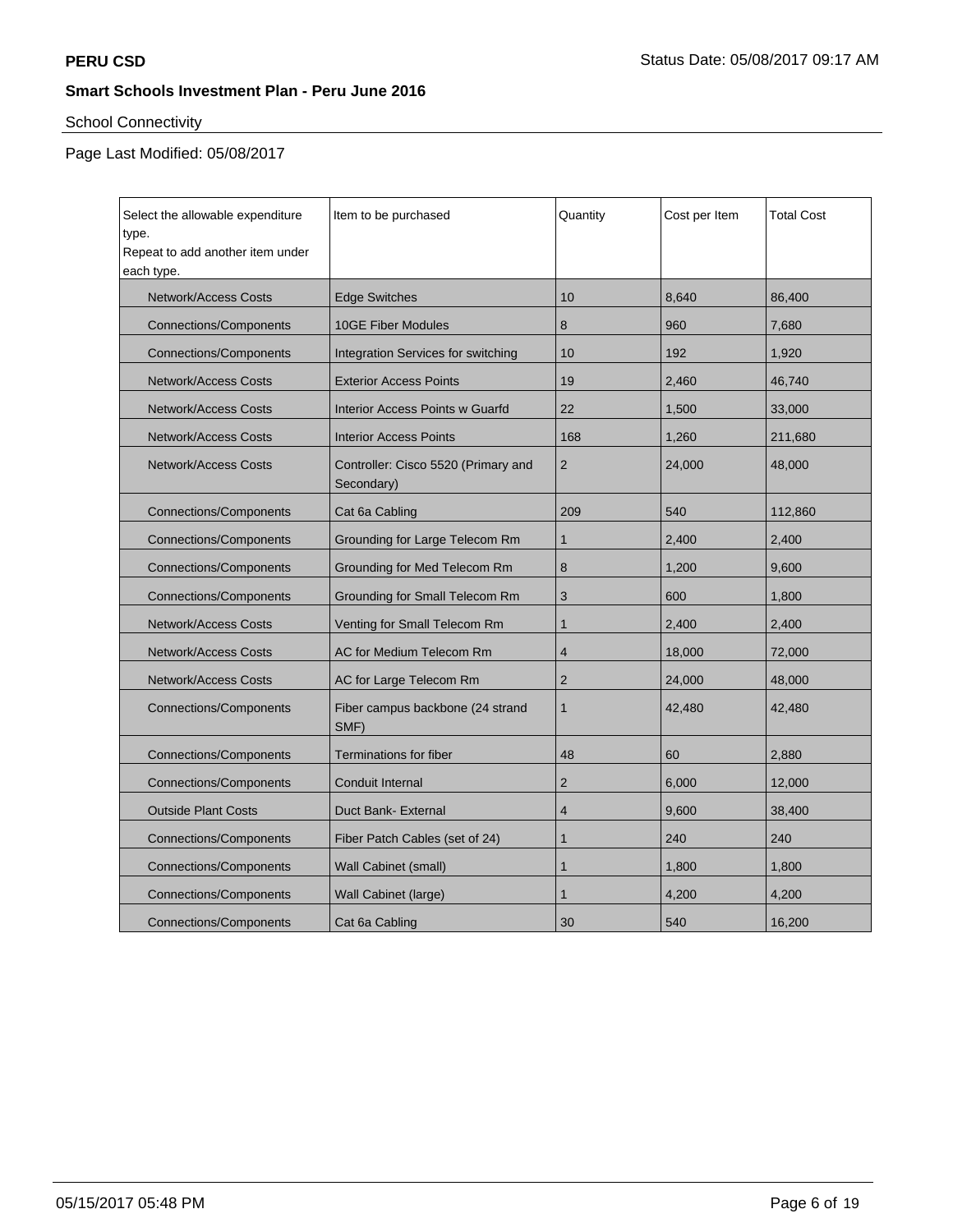Community Connectivity (Broadband and Wireless)

Page Last Modified: 05/05/2017

## **Group 1**

**1. Describe how you intend to use Smart Schools Bond Act funds for high-speed broadband and/or wireless connectivity projects in the community.**

(No Response)

**2. Please describe how the proposed project(s) will promote student achievement and increase student and/or staff access to the Internet in a manner that enhances student learning and/or instruction outside of the school day and/or school building.**

(No Response)

**3. Community connectivity projects must comply with all the necessary local building codes and regulations (building and related permits are not required prior to plan submission).**

 $\Box$  I certify that we will comply with all the necessary local building codes and regulations.

**4. Please describe the physical location of the proposed investment.**

(No Response)

**5. Please provide the initial list of partners participating in the Community Connectivity Broadband Project, along with their Federal Tax Identification (Employer Identification) number.**

| <b>Project Partners</b> | l Federal ID # |
|-------------------------|----------------|
| (No Response)           | (No Response)  |

**6. If you are submitting an allocation for Community Connectivity, complete this table. Note that the calculated Total at the bottom of the table must equal the Total allocation for this category that you entered in the SSIP Overview overall budget.**

|                                    | Sub-Allocation |
|------------------------------------|----------------|
| Network/Access Costs               | (No Response)  |
| Outside Plant Costs                | (No Response)  |
| <b>Tower Costs</b>                 | (No Response)  |
| <b>Customer Premises Equipment</b> | (No Response)  |
| <b>Professional Services</b>       | (No Response)  |
| Testing                            | (No Response)  |
| <b>Other Upfront Costs</b>         | (No Response)  |
| <b>Other Costs</b>                 | (No Response)  |
| Totals:                            | 0              |

**7. Please detail the type, quantity, per unit cost and total cost of the eligible items under each sub-category. This is especially important for any expenditures listed under the "Other" category. All expenditures must be capital-bond eligible to be reimbursed through the SSBA. If you have any questions, please contact us directly through smartschools@nysed.gov.**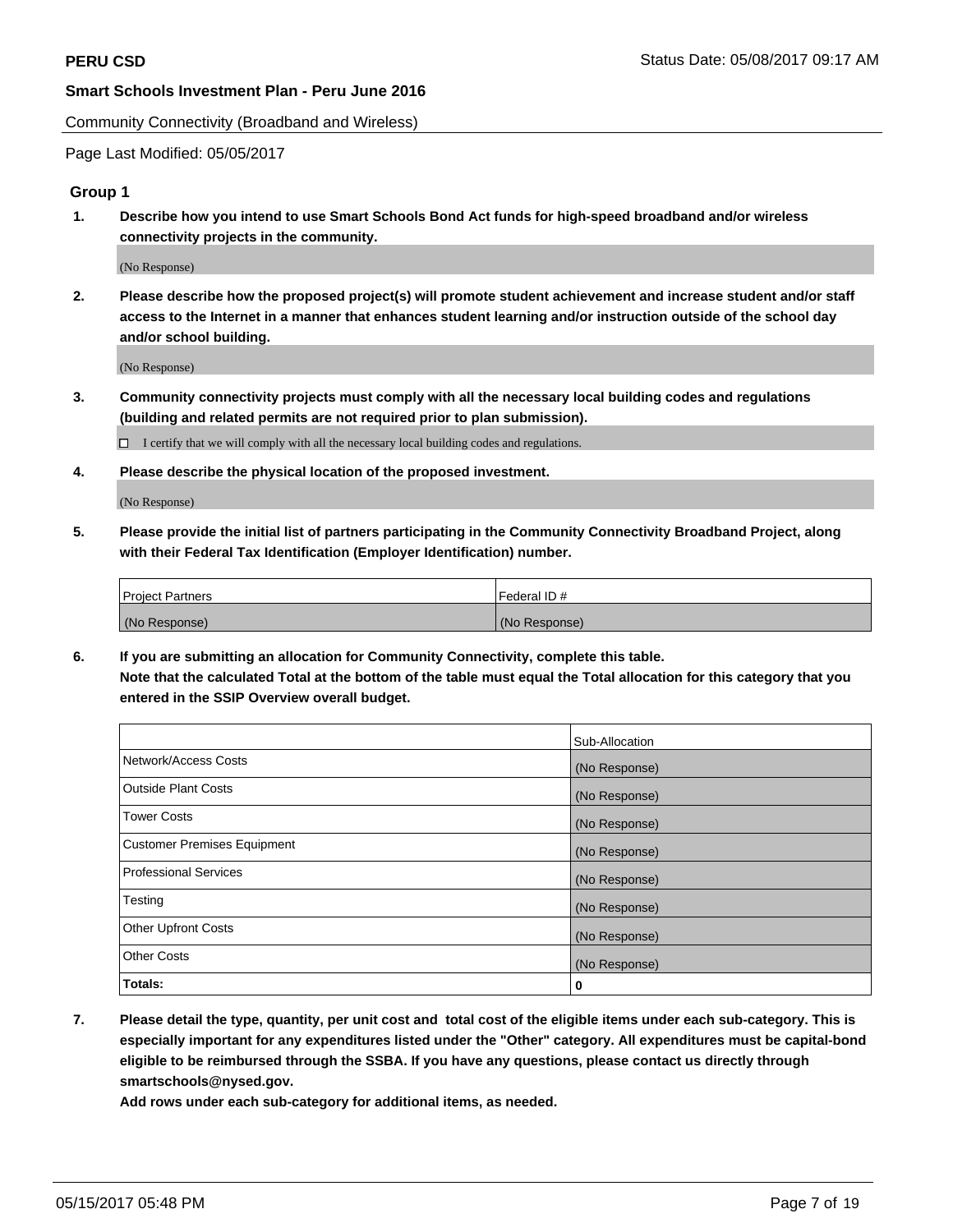Community Connectivity (Broadband and Wireless)

| Select the allowable expenditure<br>type.<br>Repeat to add another item under | Item to be purchased | Quantity      | Cost per Item | <b>Total Cost</b> |
|-------------------------------------------------------------------------------|----------------------|---------------|---------------|-------------------|
| each type.                                                                    |                      |               |               |                   |
| (No Response)                                                                 | (No Response)        | (No Response) | (No Response) | (No Response)     |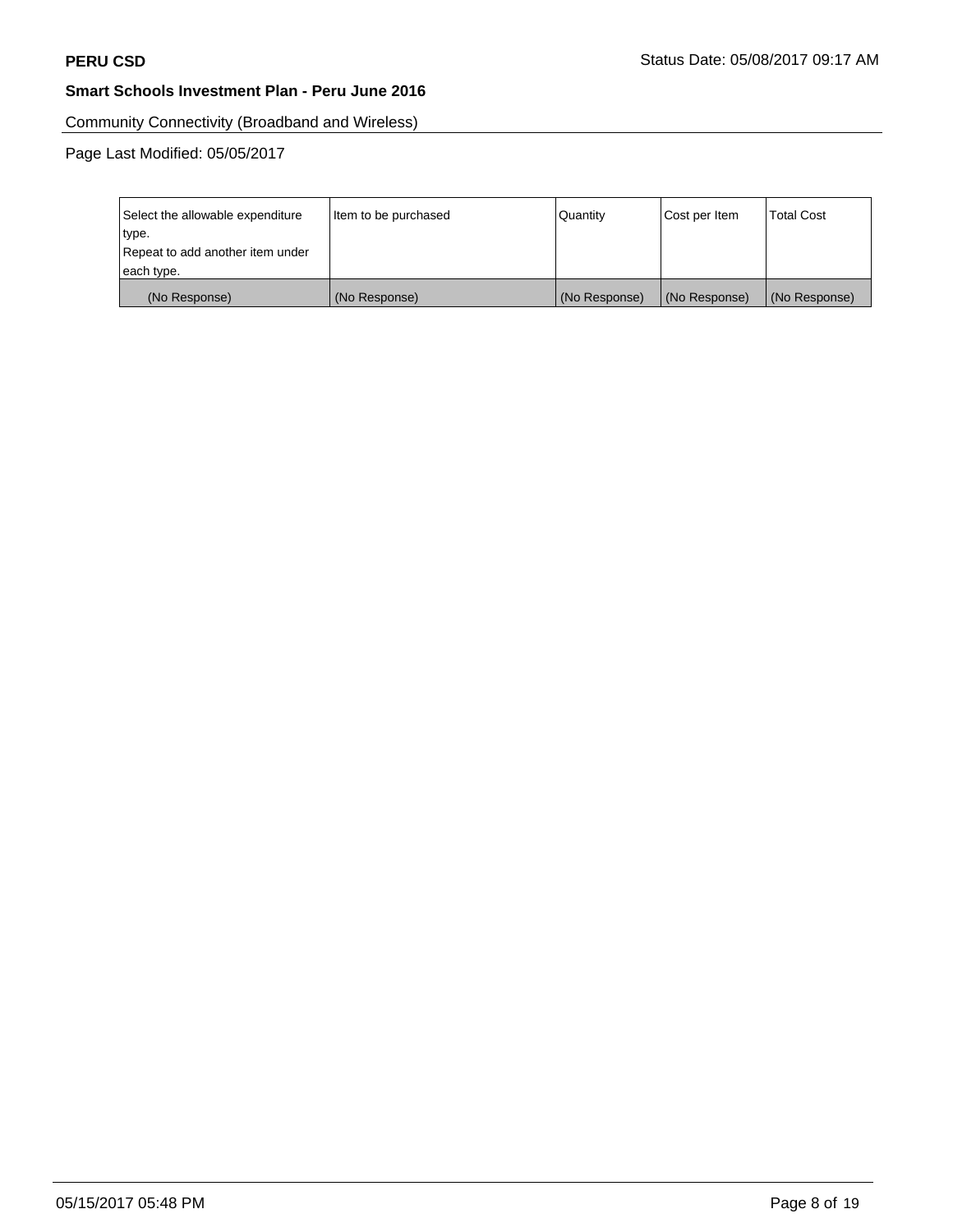## Classroom Learning Technology

Page Last Modified: 05/05/2017

## **Questions**

**1. In order for students and faculty to receive the maximum benefit from the technology made available under the Smart Schools Bond Act, their school buildings must possess sufficient connectivity infrastructure to ensure that devices can be used during the school day. Smart Schools Investment Plans must demonstrate that sufficient infrastructure that meets the Federal Communications Commission's 100 Mbps per 1,000 students standard currently exists in the buildings where new devices will be deployed, or is a planned use of a portion of Smart Schools Bond Act funds, or is under development through another funding source.**

**Smart Schools Bond Act funds used for technology infrastructure or classroom technology investments must increase the number of school buildings that meet or exceed the minimum speed standard of 100 Mbps per 1,000 students and staff within 12 months. This standard may be met on either a contracted 24/7 firm service or a "burstable" capability. If the standard is met under the burstable criteria, it must be:**

- **1. Specifically codified in a service contract with a provider, and**
- **2. Guaranteed to be available to all students and devices as needed, particularly during periods of high demand, such as computer-based testing (CBT) periods.**

**Please describe how your district already meets or is planning to meet this standard within 12 months of plan submission.**

(No Response)

- **1a. If a district believes that it will be impossible to meet this standard within 12 months, it may apply for a waiver of this requirement, as described on the Smart Schools website. The waiver must be filed and approved by SED prior to submitting this survey.**
	- $\Box$  By checking this box, you are certifying that the school district has an approved waiver of this requirement on file with the New York State Education Department.

#### **2. Connectivity Speed Calculator (Required)**

|                         | l Number of<br>Students | Multiply by<br>100 Kbps | Divide by 1000   Current Speed<br>to Convert to<br>Required<br>Speed in Mb | lin Mb           | Expected<br>Speed to be<br>Attained Within Required<br>12 Months | <b>Expected Date</b><br>When<br>Speed Will be<br>Met |
|-------------------------|-------------------------|-------------------------|----------------------------------------------------------------------------|------------------|------------------------------------------------------------------|------------------------------------------------------|
| <b>Calculated Speed</b> | (No<br>Response)        | (No Response)           | (No<br>Response)                                                           | (No<br>Response) | (No<br>Response)                                                 | (No<br>Response)                                     |

**3. If the district wishes to have students and staff access the Internet from wireless devices within the school building, or in close proximity to it, it must first ensure that it has a robust Wi-Fi network in place that has sufficient bandwidth to meet user demand.**

**Please describe how you have quantified this demand and how you plan to meet this demand.**

(No Response)

**4. All New York State public school districts are required to complete and submit an Instructional Technology Plan survey to the New York State Education Department in compliance with Section 753 of the Education Law and per Part 100.12 of the Commissioner's Regulations.**

**Districts that include educational technology purchases as part of their Smart Schools Investment Plan must have a submitted and approved Instructional Technology Plan survey on file with the New York State Education Department.**

 $\Box$  By checking this box, you are certifying that the school district has an approved Instructional Technology Plan survey on file with the New York State Education Department.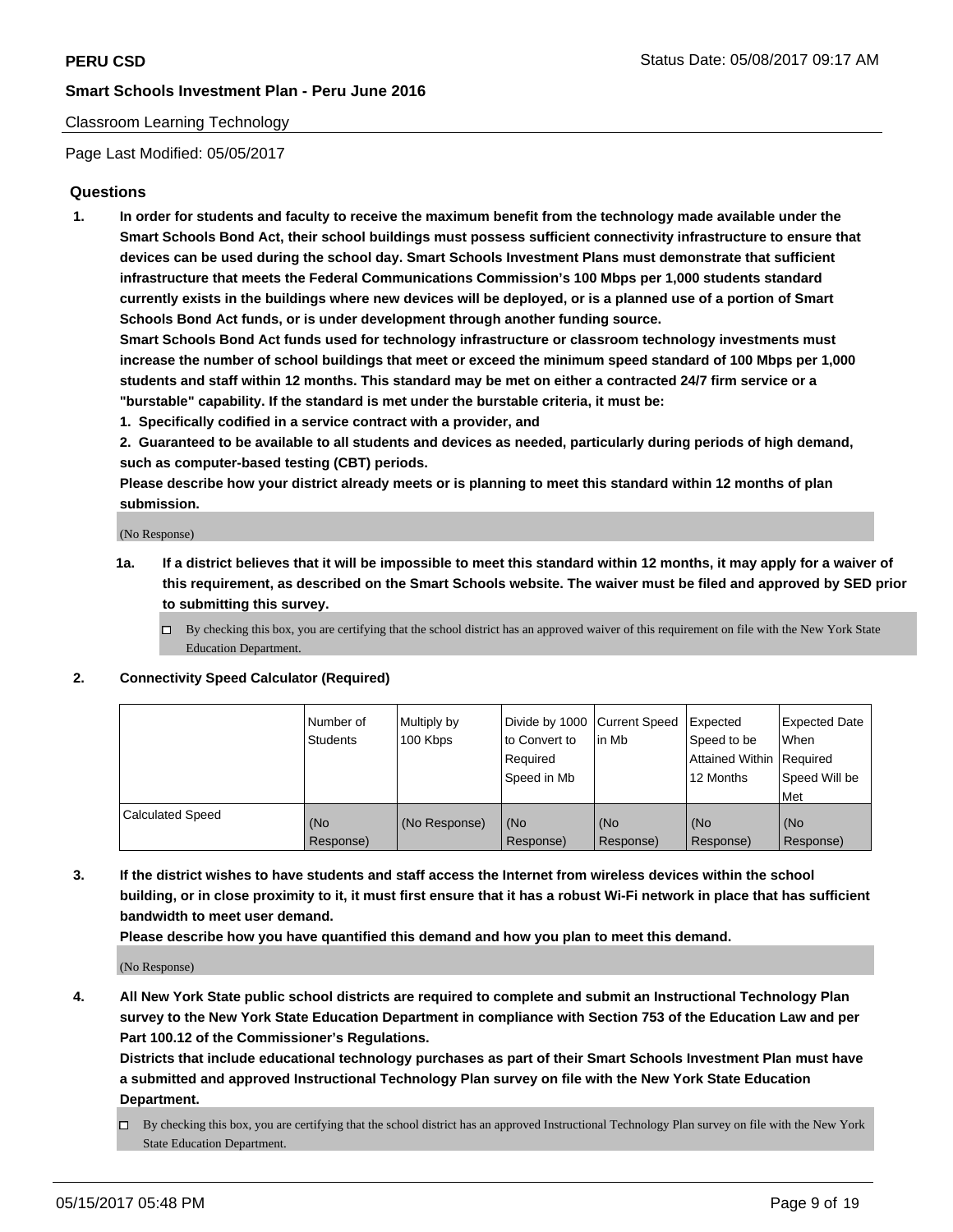#### Classroom Learning Technology

Page Last Modified: 05/05/2017

**5. Describe the devices you intend to purchase and their compatibility with existing or planned platforms or systems. Specifically address the adequacy of each facility's electrical, HVAC and other infrastructure necessary to install and support the operation of the planned technology.**

(No Response)

- **6. Describe how the proposed technology purchases will:**
	- **> enhance differentiated instruction;**
	- **> expand student learning inside and outside the classroom;**
	- **> benefit students with disabilities and English language learners; and**
	- **> contribute to the reduction of other learning gaps that have been identified within the district.**

**The expectation is that districts will place a priority on addressing the needs of students who struggle to succeed in a rigorous curriculum. Responses in this section should specifically address this concern and align with the district's Instructional Technology Plan (in particular Question 2 of E. Curriculum and Instruction: "Does the district's instructional technology plan address the needs of students with disabilities to ensure equitable access to instruction, materials and assessments?" and Question 3 of the same section: "Does the district's instructional technology plan address the provision of assistive technology specifically for students with disabilities to ensure access to and participation in the general curriculum?"**

(No Response)

**7. Where appropriate, describe how the proposed technology purchases will enhance ongoing communication with parents and other stakeholders and help the district facilitate technology-based regional partnerships, including distance learning and other efforts.**

(No Response)

**8. Describe the district's plan to provide professional development to ensure that administrators, teachers and staff can employ the technology purchased to enhance instruction successfully.**

**Note: This response should be aligned and expanded upon in accordance with your district's response to Question 1 of F. Professional Development of your Instructional Technology Plan: "Please provide a summary of professional development offered to teachers and staff, for the time period covered by this plan, to support technology to enhance teaching and learning. Please include topics, audience and method of delivery within your summary."**

(No Response)

- **9. Districts must contact the SUNY/CUNY teacher preparation program that supplies the largest number of the district's new teachers to request advice on innovative uses and best practices at the intersection of pedagogy and educational technology.**
	- By checking this box, you certify that you have contacted the SUNY/CUNY teacher preparation program that supplies the largest number of your new teachers to request advice on these issues.
	- **9a. Please enter the name of the SUNY or CUNY Institution that you contacted.**

(No Response)

**9b. Enter the primary Institution phone number.**

(No Response)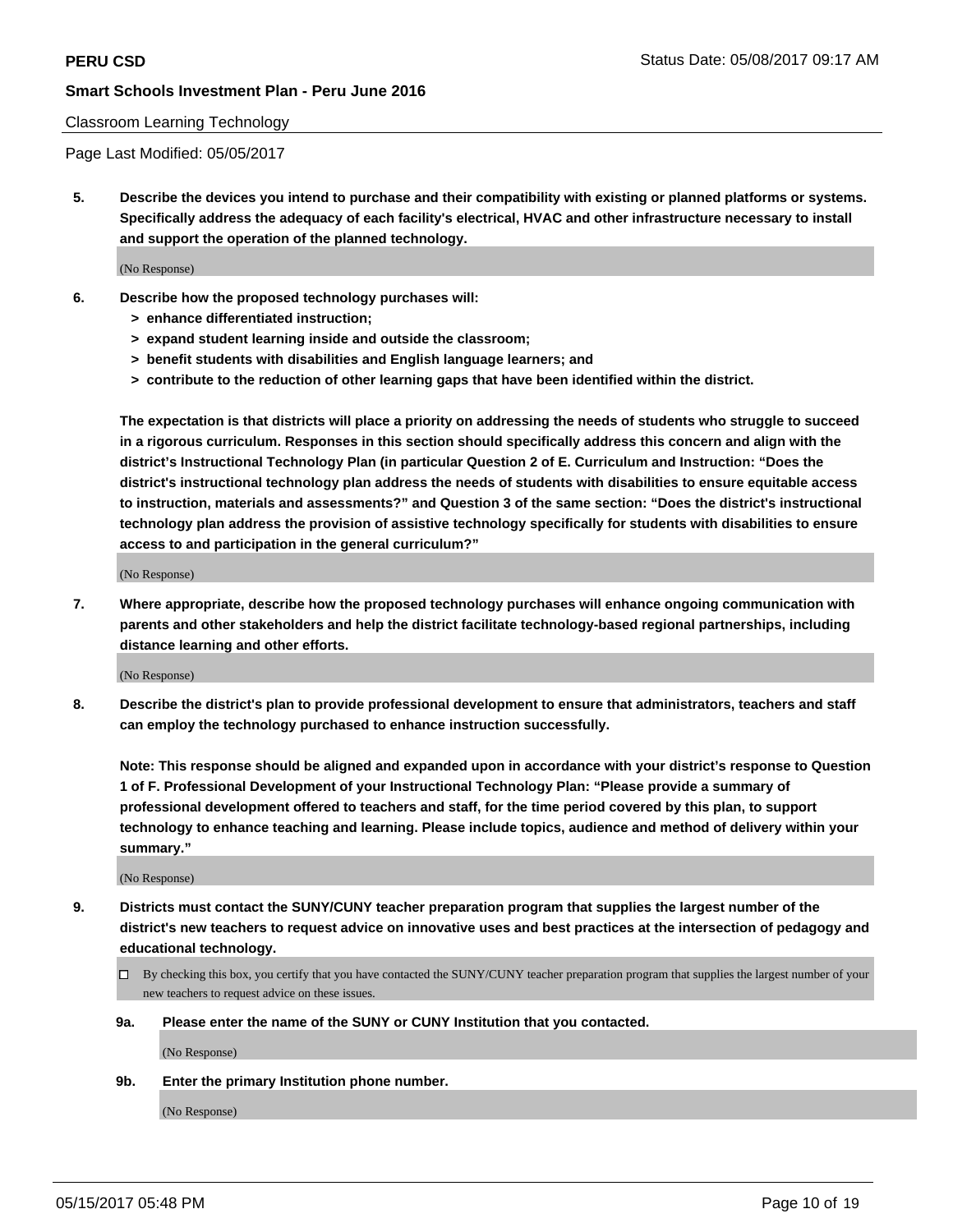Classroom Learning Technology

Page Last Modified: 05/05/2017

**9c. Enter the name of the contact person with whom you consulted and/or will be collaborating with on innovative uses of technology and best practices.**

(No Response)

**10. A district whose Smart Schools Investment Plan proposes the purchase of technology devices and other hardware must account for nonpublic schools in the district.**

**Are there nonpublic schools within your school district?**

Yes

 $\square$  No

**11. Nonpublic Classroom Technology Loan Calculator**

**The Smart Schools Bond Act provides that any Classroom Learning Technology purchases made using Smart Schools funds shall be lent, upon request, to nonpublic schools in the district. However, no school district shall be required to loan technology in amounts greater than the total obtained and spent on technology pursuant to the Smart Schools Bond Act and the value of such loan may not exceed the total of \$250 multiplied by the nonpublic school enrollment in the base year at the time of enactment.**

**See:**

**http://www.p12.nysed.gov/mgtserv/smart\_schools/docs/Smart\_Schools\_Bond\_Act\_Guidance\_04.27.15\_Final.pdf.**

|                                       | 1. Classroom   | l 2. Public   | 3. Nonpublic | l 4. Sum of | 15. Total Per                                                                                 | 6. Total       |
|---------------------------------------|----------------|---------------|--------------|-------------|-----------------------------------------------------------------------------------------------|----------------|
|                                       | Technology     | Enrollment    | Enrollment   | Public and  | Pupil Sub-                                                                                    | Nonpublic Loan |
|                                       | Sub-allocation | $(2014 - 15)$ | $(2014-15)$  | l Nonpublic | allocation                                                                                    | Amount         |
|                                       |                |               |              | Enrollment  |                                                                                               |                |
| Calculated Nonpublic Loan<br>  Amount |                |               |              |             | (No Response)   (No Response)   (No Response)   (No Response)   (No Response)   (No Response) |                |

**12. To ensure the sustainability of technology purchases made with Smart Schools funds, districts must demonstrate a long-term plan to maintain and replace technology purchases supported by Smart Schools Bond Act funds. This sustainability plan shall demonstrate a district's capacity to support recurring costs of use that are ineligible for Smart Schools Bond Act funding such as device maintenance, technical support, Internet and wireless fees, maintenance of hotspots, staff professional development, building maintenance and the replacement of incidental items. Further, such a sustainability plan shall include a long-term plan for the replacement of purchased devices and equipment at the end of their useful life with other funding sources.**

 $\Box$  By checking this box, you certify that the district has a sustainability plan as described above.

**13. Districts must ensure that devices purchased with Smart Schools Bond funds will be distributed, prepared for use, maintained and supported appropriately. Districts must maintain detailed device inventories in accordance with generally accepted accounting principles.**

By checking this box, you certify that the district has a distribution and inventory management plan and system in place.

**14. If you are submitting an allocation for Classroom Learning Technology complete this table. Note that the calculated Total at the bottom of the table must equal the Total allocation for this category that you entered in the SSIP Overview overall budget.**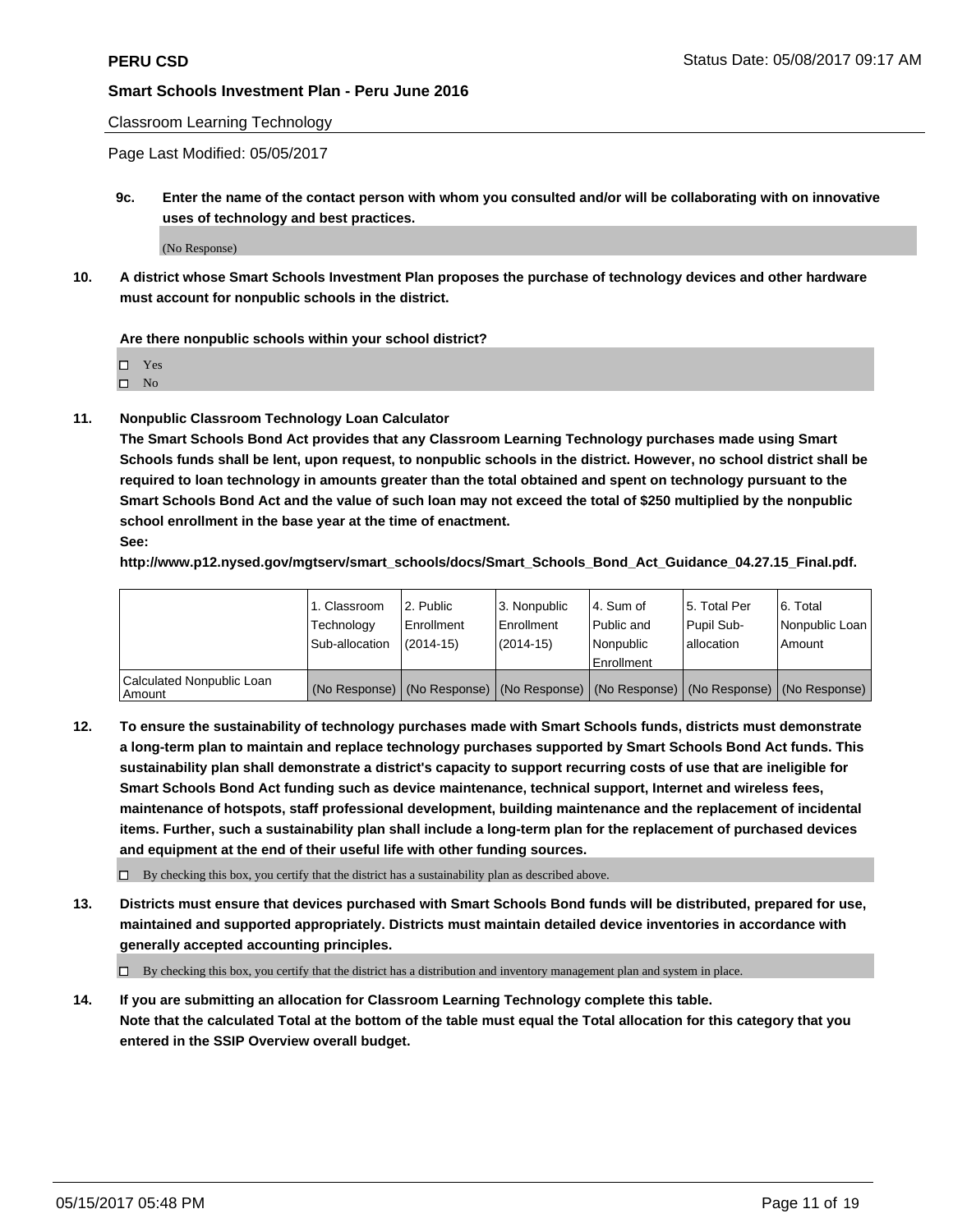## Classroom Learning Technology

Page Last Modified: 05/05/2017

|                          | Sub-Allocation |
|--------------------------|----------------|
| Interactive Whiteboards  | (No Response)  |
| Computer Servers         | (No Response)  |
| <b>Desktop Computers</b> | (No Response)  |
| <b>Laptop Computers</b>  | (No Response)  |
| <b>Tablet Computers</b>  | (No Response)  |
| <b>Other Costs</b>       | (No Response)  |
| Totals:                  | 0              |

**15. Please detail the type, quantity, per unit cost and total cost of the eligible items under each sub-category. This is especially important for any expenditures listed under the "Other" category. All expenditures must be capital-bond eligible to be reimbursed through the SSBA. If you have any questions, please contact us directly through smartschools@nysed.gov.**

**Please specify in the "Item to be Purchased" field which specific expenditures and items are planned to meet the district's nonpublic loan requirement, if applicable.**

**NOTE: Wireless Access Points that will be loaned/purchased for nonpublic schools should ONLY be included in this category, not under School Connectivity, where public school districts would list them.**

| Select the allowable expenditure | Iltem to be Purchased | Quantity      | Cost per Item | <b>Total Cost</b> |
|----------------------------------|-----------------------|---------------|---------------|-------------------|
| type.                            |                       |               |               |                   |
| Repeat to add another item under |                       |               |               |                   |
| each type.                       |                       |               |               |                   |
| (No Response)                    | (No Response)         | (No Response) | (No Response) | (No Response)     |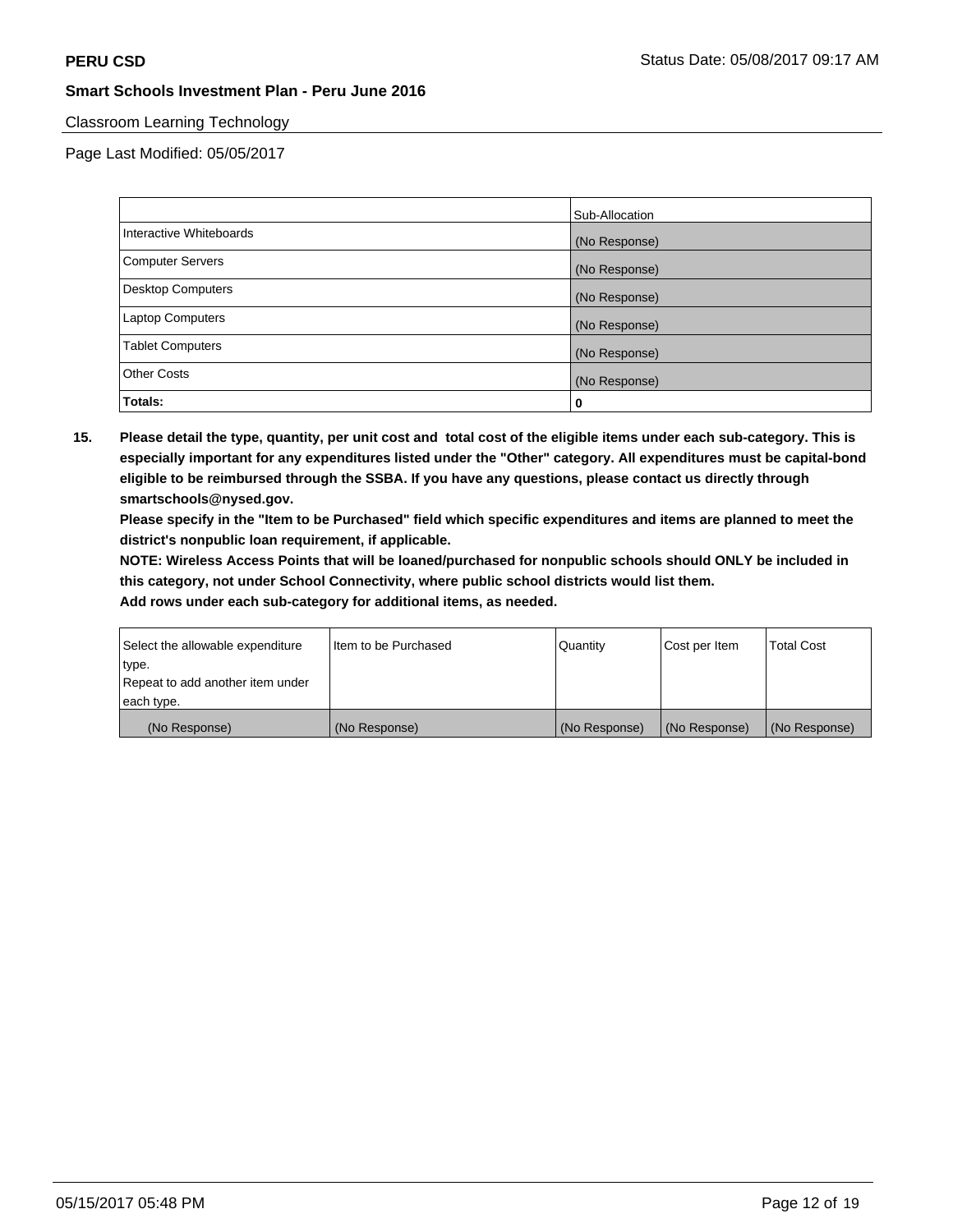### Pre-Kindergarten Classrooms

Page Last Modified: 05/05/2017

## **Group 1**

**1. Provide information regarding how and where the district is currently serving pre-kindergarten students and justify the need for additional space with enrollment projections over 3 years.**

(No Response)

- **2. Describe the district's plan to construct, enhance or modernize education facilities to accommodate prekindergarten programs. Such plans must include:**
	- **Specific descriptions of what the district intends to do to each space;**
	- **An affirmation that pre-kindergarten classrooms will contain a minimum of 900 square feet per classroom;**
	- **The number of classrooms involved;**
	- **The approximate construction costs per classroom; and**
	- **Confirmation that the space is district-owned or has a long-term lease that exceeds the probable useful life of the improvements.**

(No Response)

**3. Smart Schools Bond Act funds may only be used for capital construction costs. Describe the type and amount of additional funds that will be required to support ineligible ongoing costs (e.g. instruction, supplies) associated with any additional pre-kindergarten classrooms that the district plans to add.**

(No Response)

**4. All plans and specifications for the erection, repair, enlargement or remodeling of school buildings in any public school district in the State must be reviewed and approved by the Commissioner. Districts that plan capital projects using their Smart Schools Bond Act funds will undergo a Preliminary Review Process by the Office of Facilities Planning.**

**Please indicate on a separate row each project number given to you by the Office of Facilities Planning.**

| Project Number |  |
|----------------|--|
| (No Response)  |  |

**5. If you have made an allocation for Pre-Kindergarten Classrooms, complete this table. Note that the calculated Total at the bottom of the table must equal the Total allocation for this category that you entered in the SSIP Overview overall budget.**

|                                                 | Sub-Allocation |
|-------------------------------------------------|----------------|
| Construct Pre-K Classrooms                      | (No Response)  |
| <b>Enhance/Modernize Educational Facilities</b> | (No Response)  |
| Other Costs                                     | (No Response)  |
| Totals:                                         | 0              |

**6. Please detail the type, quantity, per unit cost and total cost of the eligible items under each sub-category. This is especially important for any expenditures listed under the "Other" category. All expenditures must be capital-bond eligible to be reimbursed through the SSBA. If you have any questions, please contact us directly through smartschools@nysed.gov.**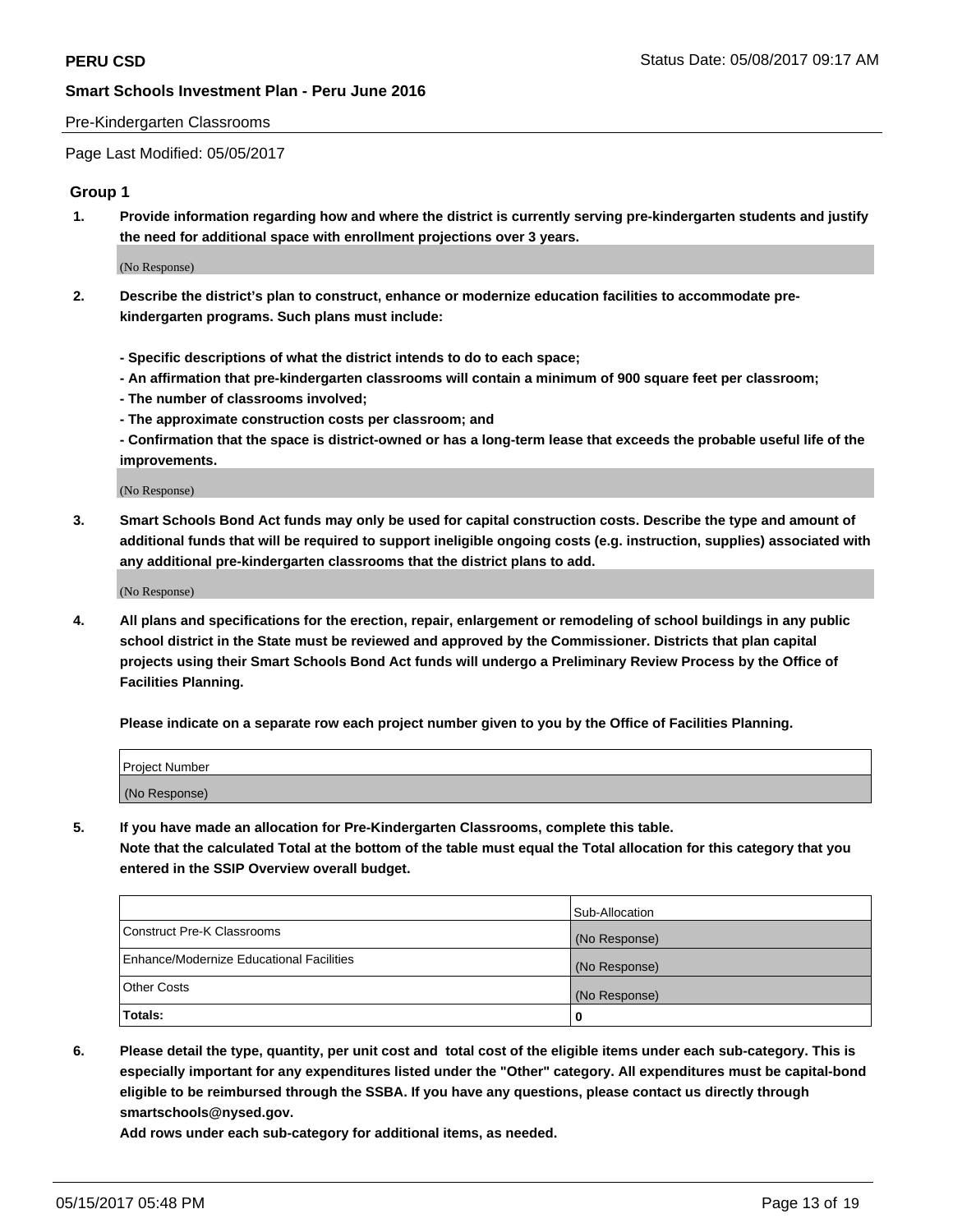# Pre-Kindergarten Classrooms

| Select the allowable expenditure | Item to be purchased | Quantity      | Cost per Item | <b>Total Cost</b> |
|----------------------------------|----------------------|---------------|---------------|-------------------|
| type.                            |                      |               |               |                   |
| Repeat to add another item under |                      |               |               |                   |
| each type.                       |                      |               |               |                   |
| (No Response)                    | (No Response)        | (No Response) | (No Response) | (No Response)     |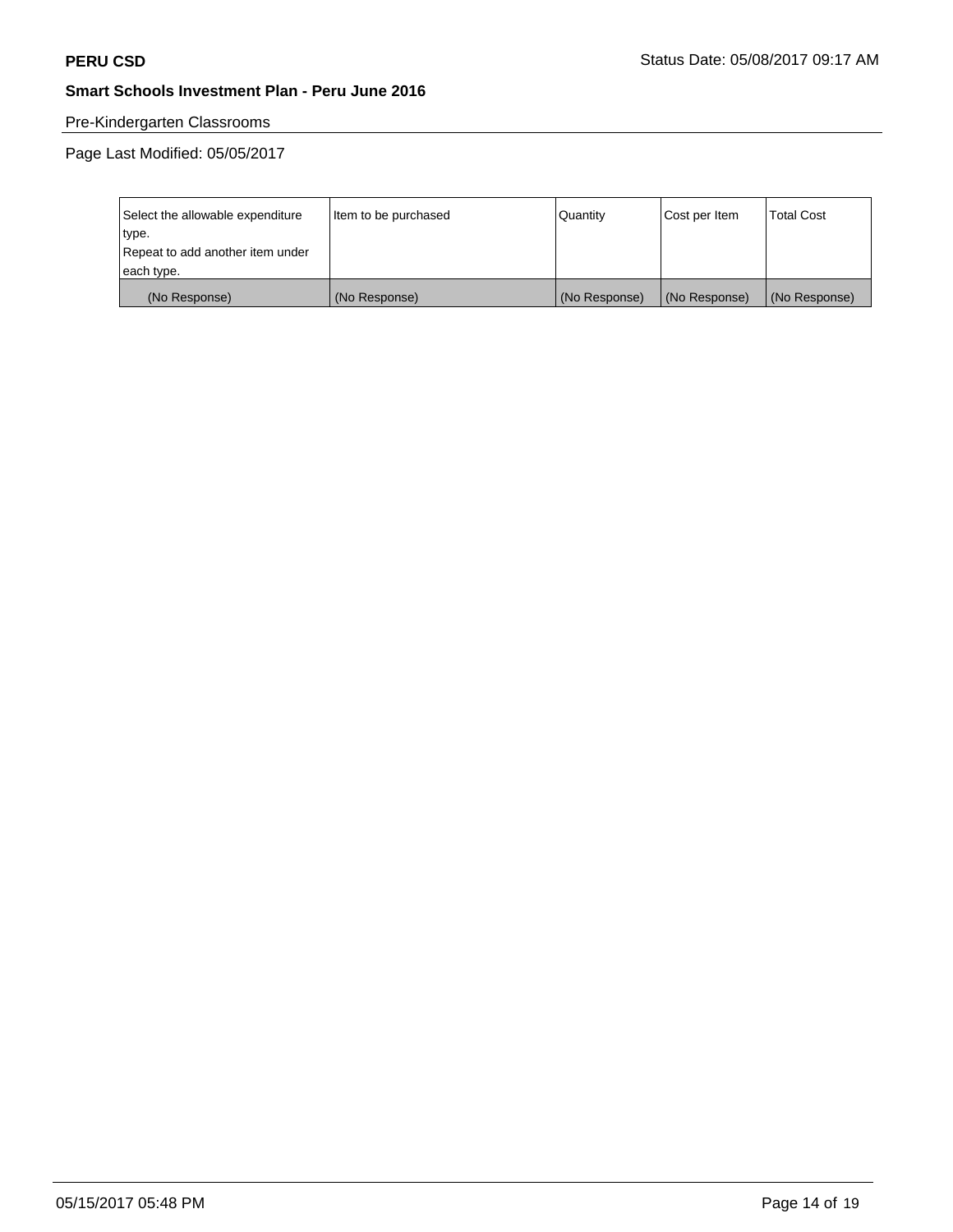#### Replace Transportable Classrooms

Page Last Modified: 05/05/2017

## **Group 1**

**1. Describe the district's plan to construct, enhance or modernize education facilities to provide high-quality instructional space by replacing transportable classrooms.**

(No Response)

**2. All plans and specifications for the erection, repair, enlargement or remodeling of school buildings in any public school district in the State must be reviewed and approved by the Commissioner. Districts that plan capital projects using their Smart Schools Bond Act funds will undergo a Preliminary Review Process by the Office of Facilities Planning.**

**Please indicate on a separate row each project number given to you by the Office of Facilities Planning.**

| Project Number |  |
|----------------|--|
| (No Response)  |  |

**3. For large projects that seek to blend Smart Schools Bond Act dollars with other funds, please note that Smart Schools Bond Act funds can be allocated on a pro rata basis depending on the number of new classrooms built that directly replace transportable classroom units.**

**If a district seeks to blend Smart Schools Bond Act dollars with other funds describe below what other funds are being used and what portion of the money will be Smart Schools Bond Act funds.**

(No Response)

**4. If you have made an allocation for Replace Transportable Classrooms, complete this table. Note that the calculated Total at the bottom of the table must equal the Total allocation for this category that you entered in the SSIP Overview overall budget.**

|                                                | Sub-Allocation |
|------------------------------------------------|----------------|
| Construct New Instructional Space              | (No Response)  |
| Enhance/Modernize Existing Instructional Space | (No Response)  |
| Other Costs                                    | (No Response)  |
| Totals:                                        | $\Omega$       |

**5. Please detail the type, quantity, per unit cost and total cost of the eligible items under each sub-category. This is especially important for any expenditures listed under the "Other" category. All expenditures must be capital-bond eligible to be reimbursed through the SSBA. If you have any questions, please contact us directly through smartschools@nysed.gov.**

| Select the allowable expenditure | Item to be purchased | Quantity      | Cost per Item | <b>Total Cost</b> |
|----------------------------------|----------------------|---------------|---------------|-------------------|
| type.                            |                      |               |               |                   |
| Repeat to add another item under |                      |               |               |                   |
| each type.                       |                      |               |               |                   |
| (No Response)                    | (No Response)        | (No Response) | (No Response) | (No Response)     |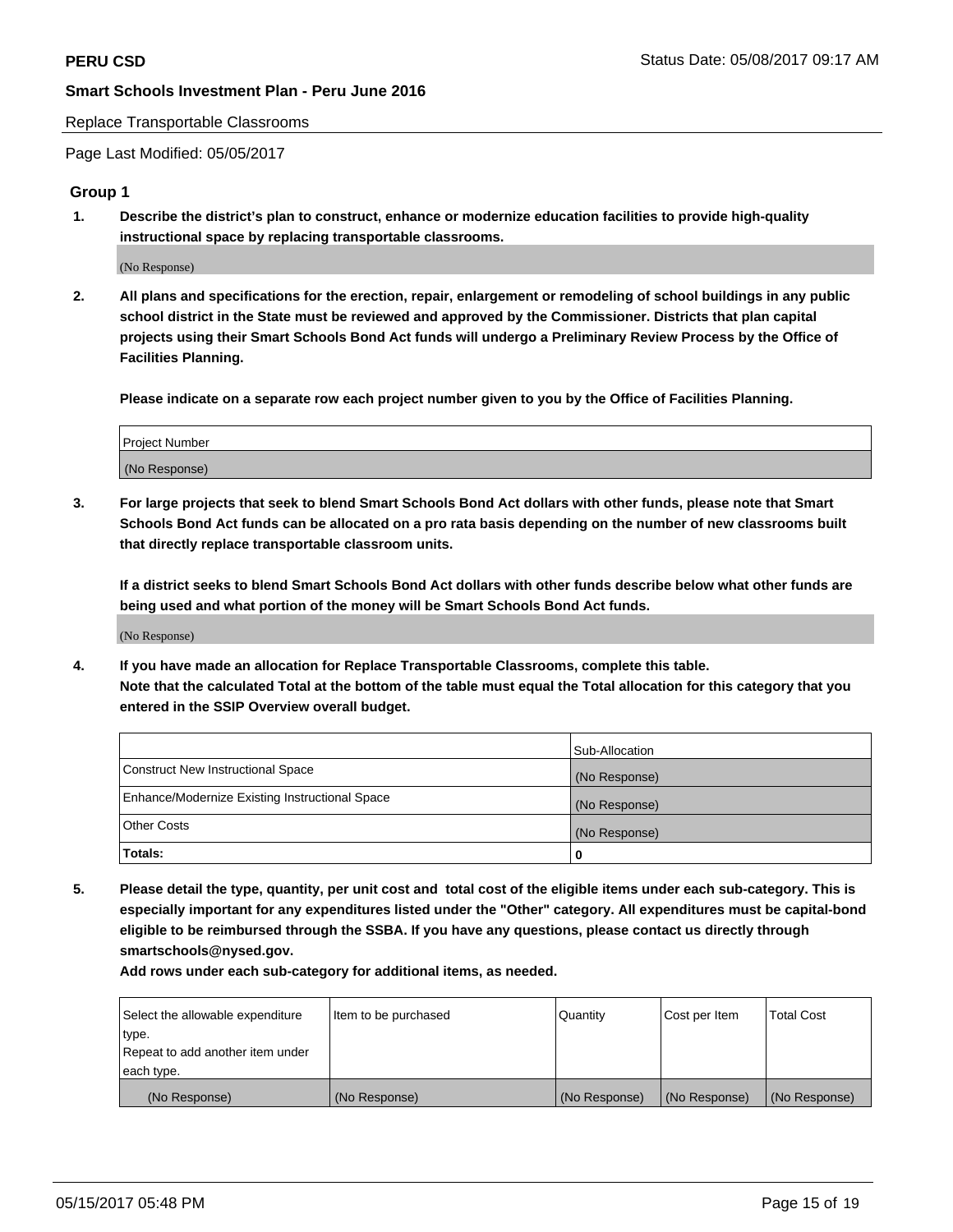## High-Tech Security Features

Page Last Modified: 05/05/2017

## **Group 1**

**1. Describe how you intend to use Smart Schools Bond Act funds to install high-tech security features in school buildings and on school campuses.**

Existing cameras will be replaced with higher resolution cameras, additional cameras will be installed to cover blind spots in the buildings as well as cameras to cover building exteriors. DVRs will be upgraded to provide capacity to record from additional cameras at higher resolutions. Door access control systems will be updated and card readers will be installed on additional access doors. Lockdown and Mass Notification systems will be installed and integrated with existing communication systems.

**2. All plans and specifications for the erection, repair, enlargement or remodeling of school buildings in any public school district in the State must be reviewed and approved by the Commissioner. Districts that plan capital projects using their Smart Schools Bond Act funds will undergo a Preliminary Review Process by the Office of Facilities Planning.** 

**Please indicate on a separate row each project number given to you by the Office of Facilities Planning.**

| Project Number        |  |
|-----------------------|--|
| 09-11-01-06-7-999-002 |  |

#### **3. Was your project deemed eligible for streamlined Review?**

| ш | <b>Yes</b> |
|---|------------|
| ☑ | Nο         |

**4. Include the name and license number of the architect or engineer of record.**

| Name                  | License Number |
|-----------------------|----------------|
| <b>Michael Harris</b> | 221911         |

**5. If you have made an allocation for High-Tech Security Features, complete this table.**

**Note that the calculated Total at the bottom of the table must equal the Total allocation for this category that you entered in the SSIP Overview overall budget.**

|                                                      | Sub-Allocation |
|------------------------------------------------------|----------------|
| Capital-Intensive Security Project (Standard Review) | (No Response)  |
| <b>Electronic Security System</b>                    | 391,412        |
| <b>Entry Control System</b>                          | 70,098         |
| Approved Door Hardening Project                      | (No Response)  |
| <b>Other Costs</b>                                   | (No Response)  |
| Totals:                                              | 461,510        |

**6. Please detail the type, quantity, per unit cost and total cost of the eligible items under each sub-category. This is especially important for any expenditures listed under the "Other" category. All expenditures must be capital-bond eligible to be reimbursed through the SSBA. If you have any questions, please contact us directly through smartschools@nysed.gov.**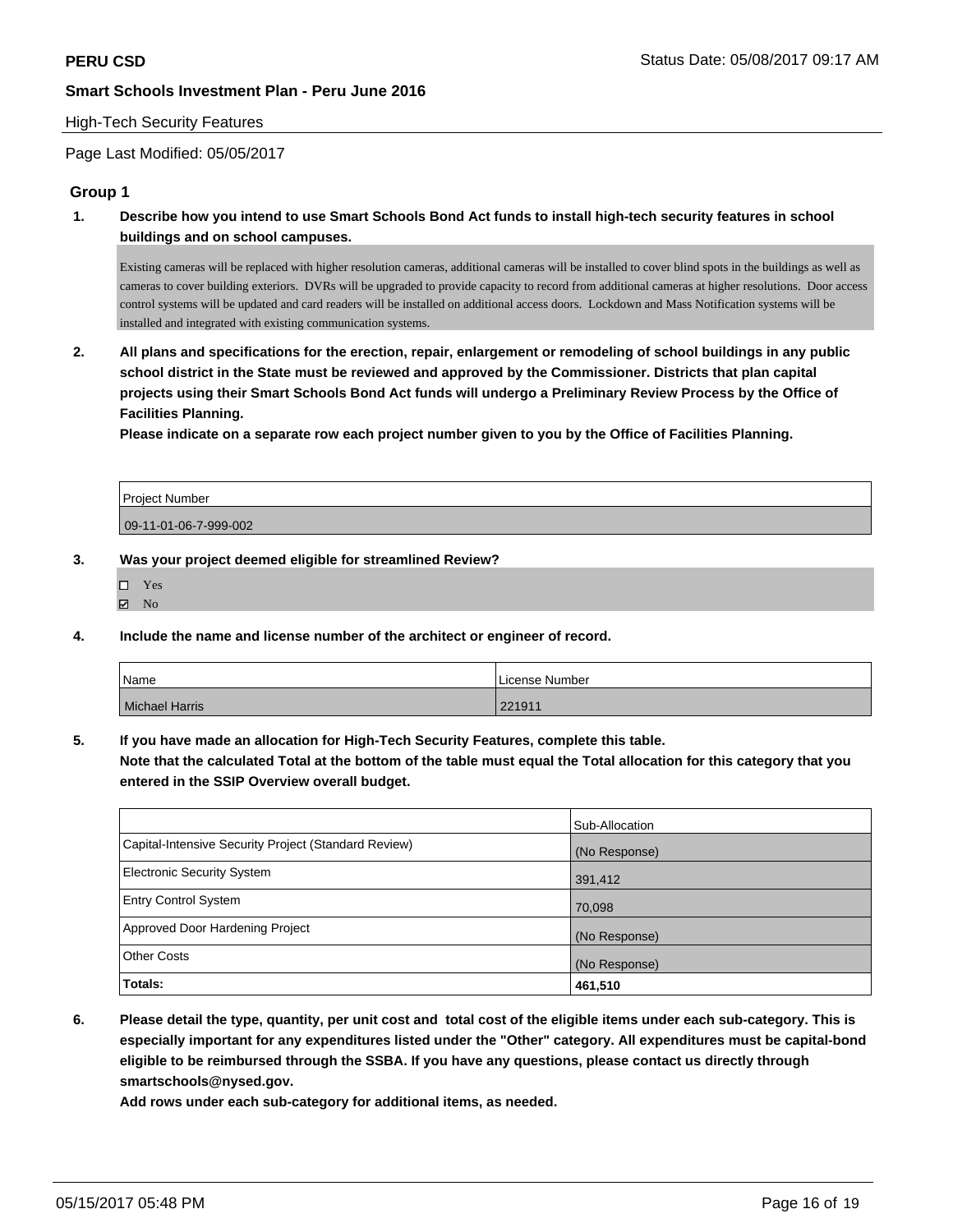## High-Tech Security Features

| Select the allowable expenditure<br>type.<br>Repeat to add another item under<br>each type. | Item to be purchased                                                      | Quantity       | Cost per Item | <b>Total Cost</b> |
|---------------------------------------------------------------------------------------------|---------------------------------------------------------------------------|----------------|---------------|-------------------|
| <b>Electronic Security System</b>                                                           | Servers                                                                   | $\overline{2}$ | 11,250        | 22,500            |
| <b>Electronic Security System</b>                                                           | <b>Interior Cameras</b>                                                   | 107            | 938           | 100,313           |
| <b>Electronic Security System</b>                                                           | <b>Exterior Cameras</b>                                                   | 35             | 1,875         | 65,625            |
| <b>Electronic Security System</b>                                                           | Cabling                                                                   | 142            | 563           | 79,875            |
| <b>Electronic Security System</b>                                                           | Hi-Mounts                                                                 | 15             | 250           | 3,750             |
| <b>Electronic Security System</b>                                                           | Integration/Installation Svc                                              | 142            | 53            | 7,526             |
| <b>Electronic Security System</b>                                                           | <b>Patch Cables</b>                                                       | 105            | 3             | 315               |
| <b>Electronic Security System</b>                                                           | New DAC Server and Interface to ext<br>equipment                          | $\mathbf{1}$   | 6,250         | 6,250             |
| <b>Entry Control System</b>                                                                 | New doors with new card readers /RIM<br>strikers                          | 3              | 4,250         | 12,750            |
| <b>Entry Control System</b>                                                                 | Individual door contacts and wiring                                       | 116            | 225           | 26,100            |
| <b>Entry Control System</b>                                                                 | <b>Integration Svc For Card Reader</b><br>Doors                           | 3              | 2,916         | 8,748             |
| <b>Entry Control System</b>                                                                 | Badging - scanner and printer                                             | 1              | 2,500         | 2,500             |
| <b>Electronic Security System</b>                                                           | <b>Patch Cables</b>                                                       | 100            | 4             | 400               |
| <b>Entry Control System</b>                                                                 | Panic Buttons and wiring                                                  | 8              | 625           | 5,000             |
| <b>Electronic Security System</b>                                                           | LD Notification Module / sound system<br>interface                        | 3              | 17,500        | 52,500            |
| <b>Electronic Security System</b>                                                           | Blue Lights and wiring (interior)                                         | 62             | 375           | 23,250            |
| <b>Electronic Security System</b>                                                           | Blue Lights and wiring (exterior)                                         | 14             | 438           | 6,125             |
| <b>Entry Control System</b>                                                                 | <b>BL Control Panels</b>                                                  | 3              | 4,375         | 13,125            |
| <b>Entry Control System</b>                                                                 | <b>BL Control Panels (small)</b>                                          | 1              | 1,875         | 1,875             |
| <b>Electronic Security System</b>                                                           | <b>Additional Speakers</b>                                                | 35             | 313           | 10,938            |
| <b>Electronic Security System</b>                                                           | <b>Additional Exterior Horns</b>                                          | 6              | 438           | 2,625             |
| <b>Electronic Security System</b>                                                           | Integration to Fire Alarm, Door Access<br>Control, Telephone System, E911 | $\overline{4}$ | 2,355         | 9,420             |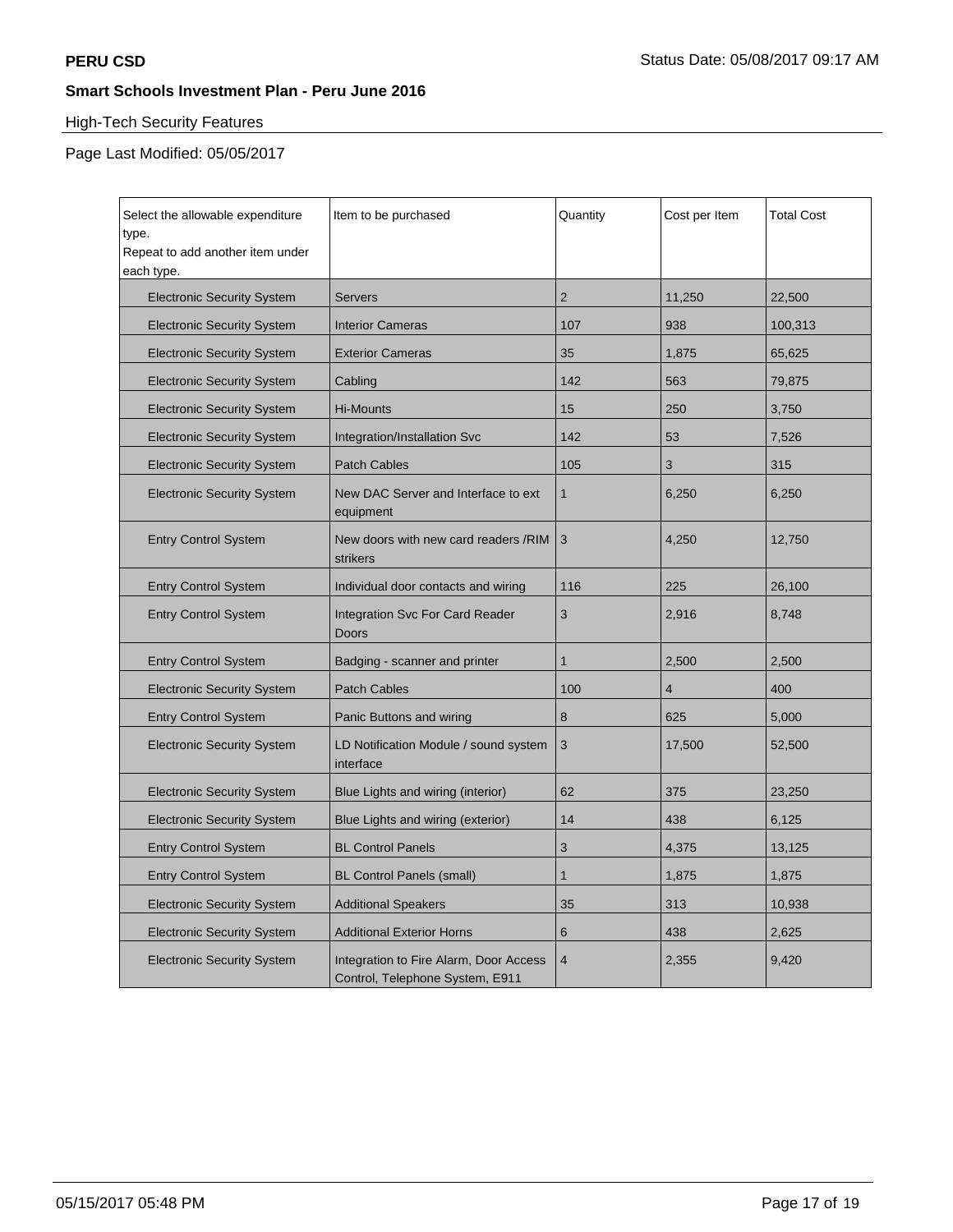Report